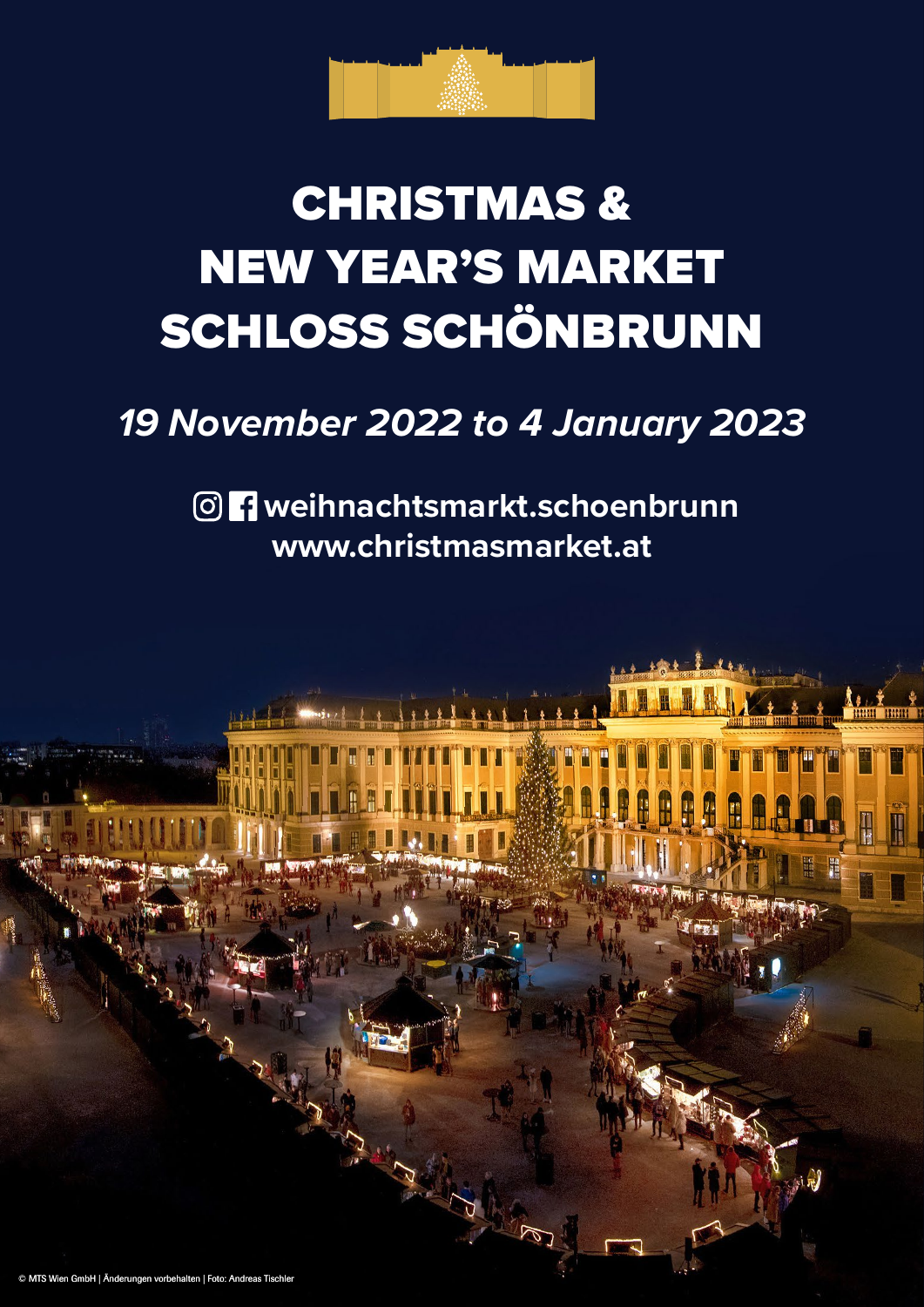### FACTS & FIGURES



| <b>APPLICATION DEADLINE</b>  | 11 May 2022 via online form                                                                                                                                                                                                                                                                                                                                                                                                                                                                                                                                                                                                                                                                                                                                                                                                                                                                                                                                            |
|------------------------------|------------------------------------------------------------------------------------------------------------------------------------------------------------------------------------------------------------------------------------------------------------------------------------------------------------------------------------------------------------------------------------------------------------------------------------------------------------------------------------------------------------------------------------------------------------------------------------------------------------------------------------------------------------------------------------------------------------------------------------------------------------------------------------------------------------------------------------------------------------------------------------------------------------------------------------------------------------------------|
| <b>LOCATION</b>              | Parade Court in front of Schönbrunn Palace                                                                                                                                                                                                                                                                                                                                                                                                                                                                                                                                                                                                                                                                                                                                                                                                                                                                                                                             |
| <b>NUMBER OF EXHIBITORS</b>  | approximately 80                                                                                                                                                                                                                                                                                                                                                                                                                                                                                                                                                                                                                                                                                                                                                                                                                                                                                                                                                       |
| <b>PRICES</b>                | include hut construction and dismantling, power supply, hut labelling,<br>exclude 20% VAT, contract fee (1% of gross hut rent), flat-rate insurance,<br>power supply administration fee and deposit                                                                                                                                                                                                                                                                                                                                                                                                                                                                                                                                                                                                                                                                                                                                                                    |
| <b>TERMS OF PAYMENT</b>      | 1st down-payment of 20% of the gross invoice amount plus contract fee<br>immediately on receipt of agreement<br>2nd down-payment of a further 40% of the gross invoice amount<br>by 5 August 2022 at the latest<br>3rd down-payment of a further 40% of the gross invoice amount<br>by 7 October 2022 at the latest<br>Hut for changing exhibitors:<br>Issue of invoice for total rent incl. contract fee in August.<br>Due dates: 50% immediately on receipt, 50% by 7 October 2022<br>The application shall be binding upon receipt of the written confirmation by the organiser!                                                                                                                                                                                                                                                                                                                                                                                    |
| <b>TERMS OF CANCELLATION</b> | Cancellation free of charge until 1 June 2022<br>Cancellation between 2 June and 5 August 2022: € 750.00<br>Cancellation between 6 August and 7 October 2022: € 1.500.00<br>Cancellation from 8 October 2022: 100% of the gross invoice amount<br>(Amounts excl. 20% VAT)<br>Hut for changing exhibitors:<br>Cancellation free of charge until 5 August 2022<br>Cancellation between 6 August and 7 October 2022: 50% of the gross invoice amount<br>Cancellation from 8 October 2022: 100% of the gross invoice amount<br>Procedure in the event of an official cancellation:<br>In case of cancellation of the market by the authorities (e.g. due to the COVID-19 pandemic)<br>before the market starts, 100% of the gross hut rent (excl. contract fee and insurance) will be<br>refunded to the hut tenant. If the market has to be cancelled for the same reasons after the<br>market has started, only the market days on which the market has taken place will |
| <b>HUT DIMENSIONS</b>        | be charged aliquot.<br>Salettl: approximately 5.00 m diameter<br>Large hut: 5.00 x 2.00 m (width x depth)<br>Small hut: 2.50 x 2.00 m (width x depth)                                                                                                                                                                                                                                                                                                                                                                                                                                                                                                                                                                                                                                                                                                                                                                                                                  |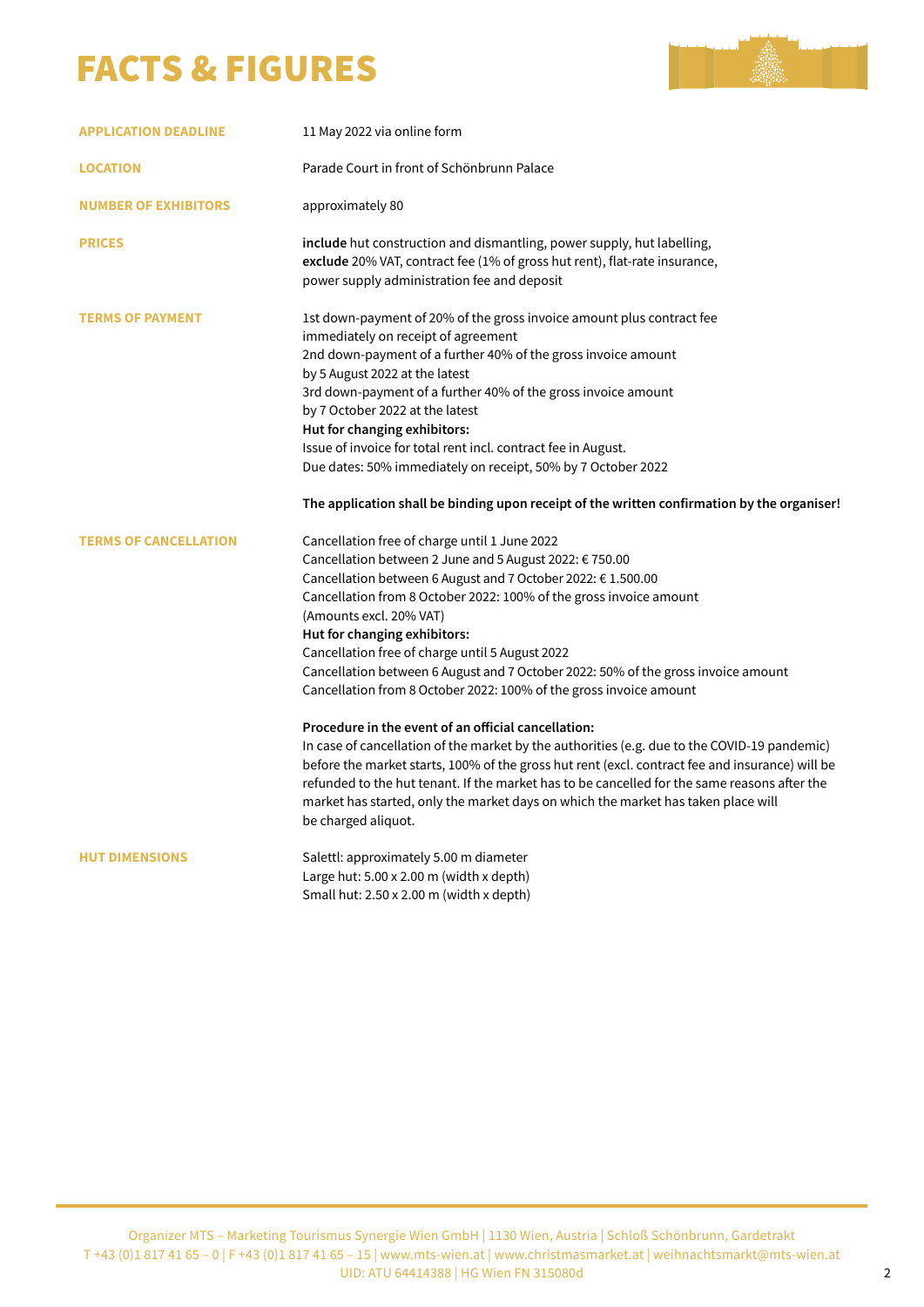### HUT RENT 2021/22:



#### **1. GASTRONOMY**

Food and drinks are offered.

| – Salettl                                       | € 54,100 |
|-------------------------------------------------|----------|
| - Salettl incl. new year's market               | €58,200  |
| - Salettl exclusive *                           | €48,690  |
| - Salettl exclusive incl. new year's market *   | € 52,790 |
|                                                 |          |
| – Large hut                                     | € 53,700 |
| - Large hut incl. new year's market             | € 57,600 |
| - Large hut exclusive *                         | €48,330  |
| - Large hut exclusive incl. new year's market * | €52,230  |
|                                                 |          |
| - Small hut                                     | €18,300  |
| - Small hut incl. new year's market             | €19,500  |
| - Small hut exclusive *                         | € 16,470 |
| - Small hut exclusive incl. new year's market * | € 17,670 |

#### **2. PACKED FOOD & DRINKS**

Sale of packed food and drinks (not for immediate consumption).

| – Small hut                                     | € 9.700  |
|-------------------------------------------------|----------|
| – Small hut incl. new year's market             | € 10.650 |
| – Small hut exclusive *                         | € 8.730  |
| – Small hut exclusive incl. new year's market * | € 9.680  |

#### **3. COMMERCIAL EXHIBITOR**

Sale of purchased products and refined semi-finished goods.

| - Large hut                                     | € 11,300 |
|-------------------------------------------------|----------|
| – Large hut incl. new year's market             | € 12,500 |
| - Large hut exclusive *                         | € 10,170 |
| - Large hut exclusive incl. new year's market * | € 11,370 |
|                                                 |          |
| - Small hut                                     | € 5.650  |
| - Small hut incl. new year's market             | € 6,350  |
| - Small hut exclusive *                         | € 5,085  |
| - Small hut exclusive incl. new year's market * | € 5,785  |

#### **4. ARTS & CRAFTS**

Sale of self-made products based on raw materials whereas idea, design and manufacturing come from one artisan. (Self-produced food of any kind is included in the category "Packed food & drinks")

| – Small hut                                     | € 3,550 |
|-------------------------------------------------|---------|
| – Small hut incl. new year's market             | € 3,850 |
| – Small hut exclusive *                         | € 3.195 |
| – Small hut exclusive incl. new year's market * | € 3.495 |
|                                                 |         |

– Special price for artists and artisans being individual entrepreneurs \*\*

\* and \*\*) Information see footnote on next page.